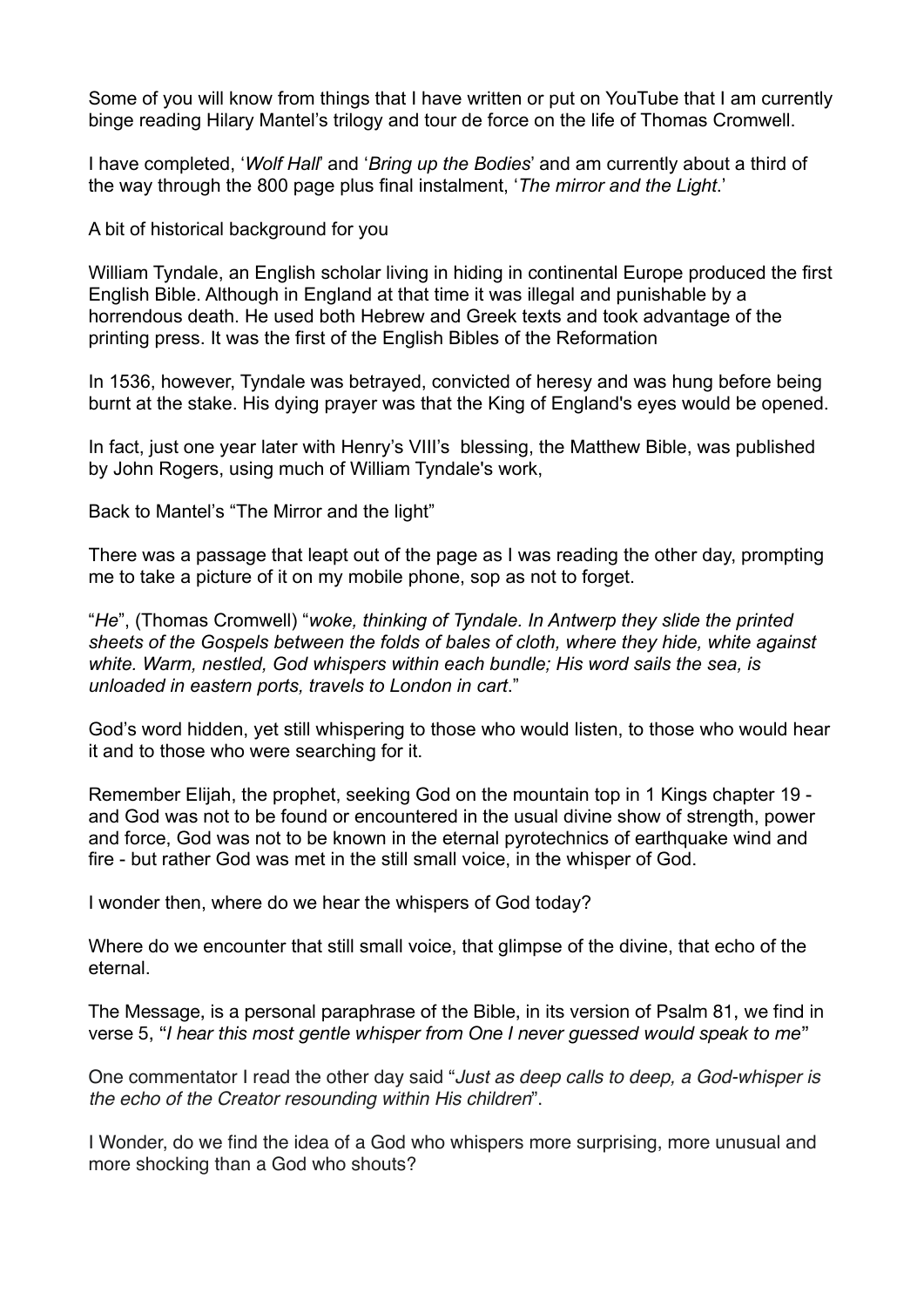God not ranting and raging with the bombastic tones of a Brian Blessed for example, but rather the intimate whisper in the ear from a loved one.

The whisper of God is by its very nature quiet.

It is personal and confidential and we find ourselves arrested and calmed by his very whisper and his hushed tones.

It has the power to stop us in our tracks and bring us to our knees and can be deafening in its very essence and smallness.

I wonder who the people are who have whispered God's message to you over the years? Who have been instrumental in teaching you how to listen for God coming close and speaking to you in the stillness and in the quiet?

Where are the places you recall when God whispered to you - perhaps a so called 'thin place', where that which separates the temporal from the eternal has been worn thin over the ages; or maybe in the breathtaking beauty and stillness of creation as dawn bids us wake or the silence of the night sky sends us to our beds?

I wonder what memories come back to you as you reflect on the whisperings of God?

King David, from a humble background, a simple shepherd begins Psalm 55 (again from The Message) by declaring: "*Open your ears, God, to my prayer; don't pretend you don't hear me knocking. Come close and whisper your answer*".

Psalm 23 read to us earlier by Lynda, penned by David, reminds us that even when we are walking through the valley of the shadow, God is with us - The God who is at home in the uncertainty of the silence into which he whispers words of comfort to us.

Jesus as the good shepherd in John 10, is the one whose voice is recognised by the sheep - who respond to his calling, to his whispers.

Life is not like being on 'Zoom', where at a click of a button, all can be muted and the background noise stilled and silenced so that we can hear better

It's hard to catch whispers in noisy environments.

We get distracted by the loud and the blaring. The voice from our endless to-do list reminding us that we don't have time for quiet, or stillness.

The worries of life noisily clamour for our attention and before long we develop a habit of simply not listening.

These past weeks have reminded us all of the need to slow down and to listen. We didn't do it out of conviction, but out of necessity and yet it is teaching us all an important lesson about what really matters.

With less traffic, fewer planes and an enforced new way of being, the bird song sounds clearer and purer and it is almost as if we can hear nature herself take a breath and then slowly exhale.